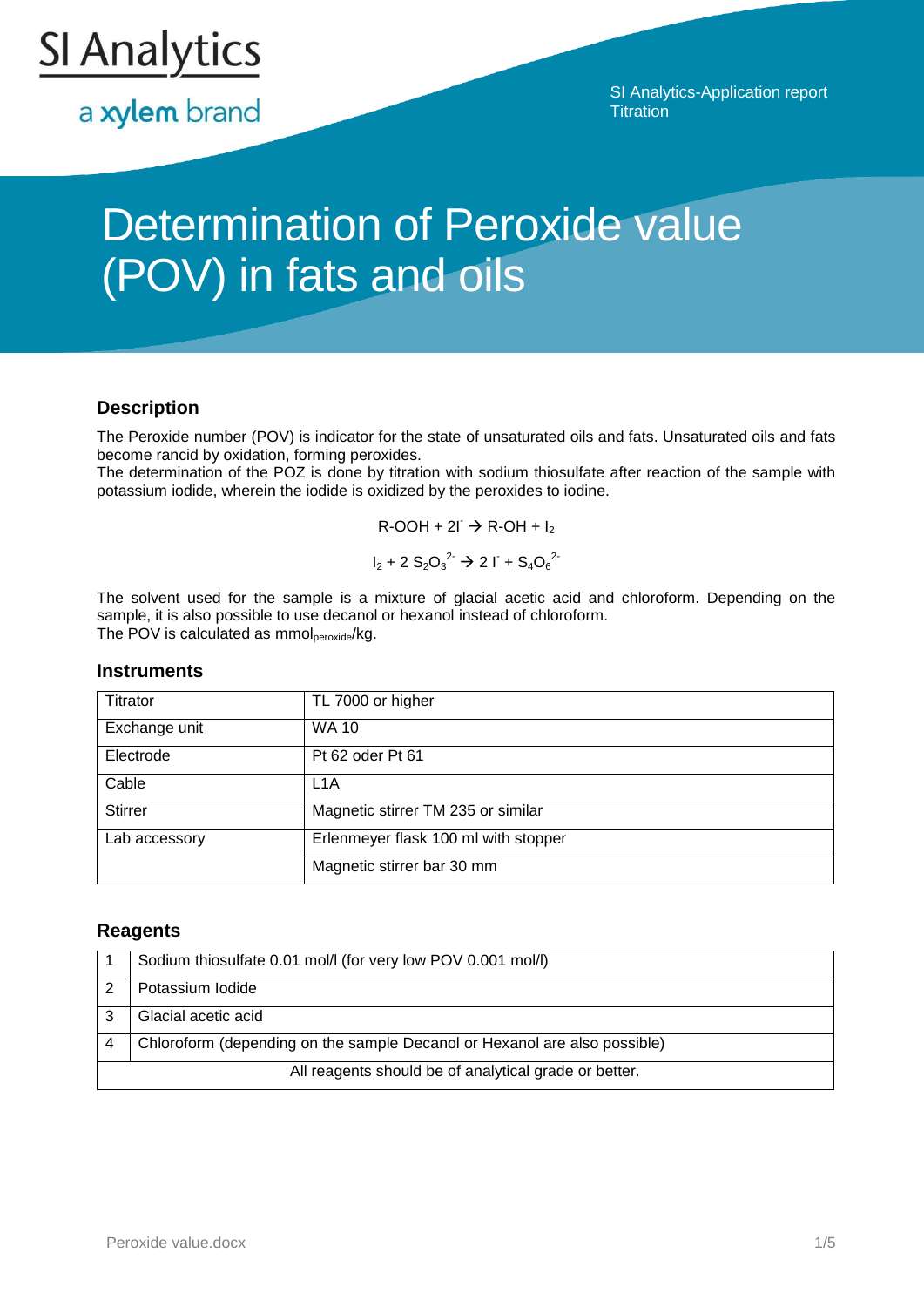# **Titration procedure**

#### **Reagents**

The titer determination of the  $Na<sub>2</sub>S<sub>2</sub>O<sub>3</sub>$  - solution is carried out as described in the application report "Titer determination of  $Na<sub>2</sub>S<sub>2</sub>O<sub>3</sub>$ ".

Solvent mixture

600 ml glacial acetic acid are mixed with 400 ml chloroform.

#### Potassium iodide solution

10g of Potassium iodide are dissolved in 13g distilled water. The KI solution should be prepared fresh each day.

#### **Cleaning of the electrode**

The electrode is rinsed with distilled water and, if necessary, with solvent. The electrolyte solution L300 is suitable for storage.

#### **Blank value**

To determine the blank value, 30 ml of solvent mixture are placed in a 100 ml Erlenmeyer flask and 0.5 ml of KI solution are added. The flask is closed and the mixture is stirred for 60 sec. Subsequently, 30 ml of dist. Water are added and titrated with sodium thiosulfate.

#### **Sample preparation**

Approximately 1 g of sample is weighed into a 100 ml Erlenmeyer flask and dissolved in 30 ml of solvent mixture. 0.5 ml of KI solution are added. The flask is closed and the mixture is stirred for 60 sec. Subsequently, 30 ml of dist. Water are added and titrated with sodium thiosulfate to an equivalence point.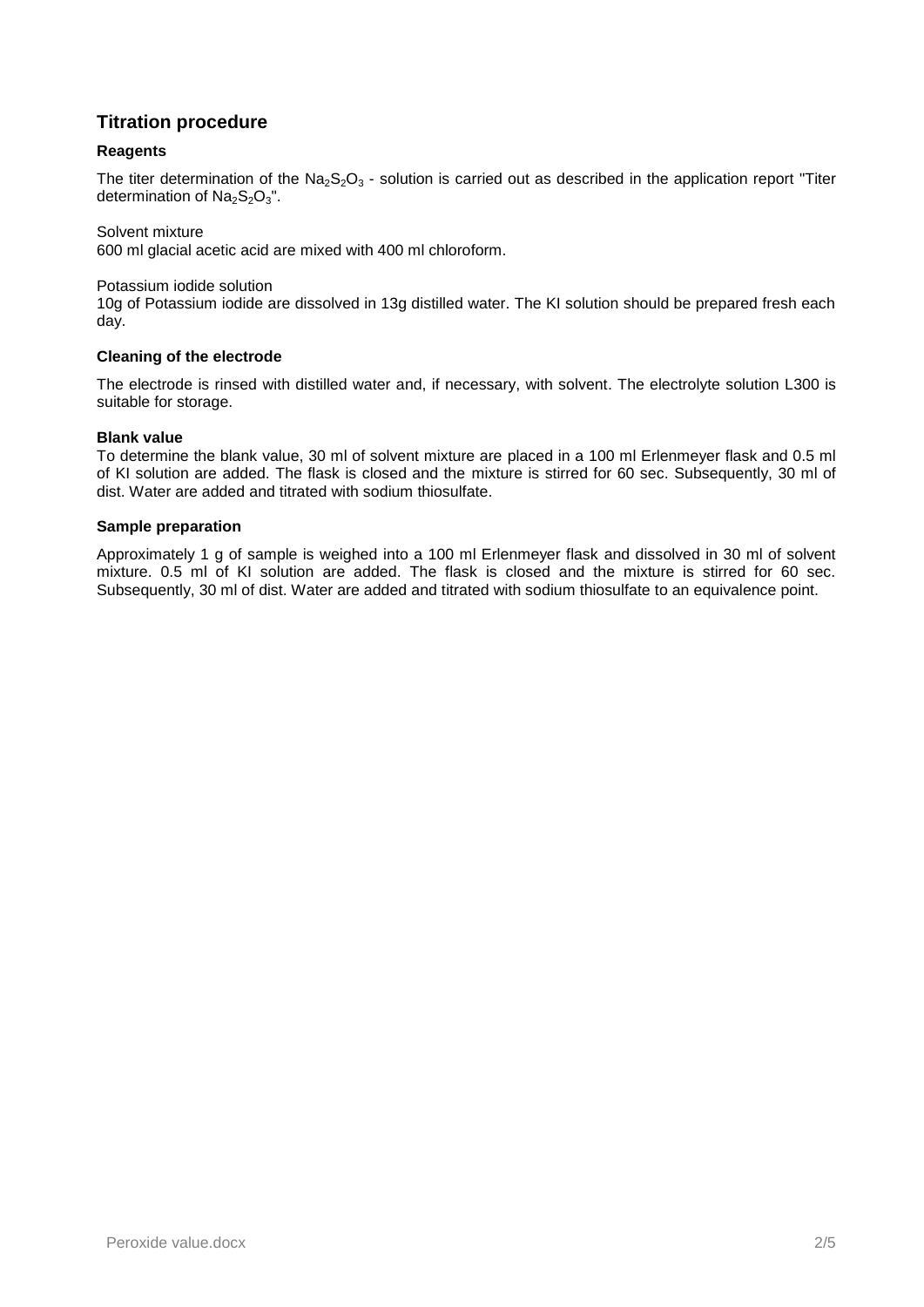# **Titration parameter**

**Blank titration**



| Default method          | -                   |                            |                 |
|-------------------------|---------------------|----------------------------|-----------------|
| Method type             | Automatic titration |                            |                 |
| <b>Modus</b>            | linear              |                            |                 |
| Measured value          | mV                  |                            |                 |
| Measuring speed / drift | individual          | Minimum holding time       | 4 s             |
|                         |                     | Maximum holding time       | 15 <sub>s</sub> |
|                         |                     | Measuring time             | 3s              |
|                         |                     | <b>Drift</b>               | 10 mV/min       |
| Initial waiting time    | 5s                  |                            |                 |
| Linear steps            | $0.004$ ml          |                            |                 |
| Damping                 | none                | <b>Titration direction</b> | decrease        |
| Pretitration            | off                 | Delay time                 | 0 <sub>s</sub>  |
| End value               | off                 |                            |                 |
| EQ                      | On $(1)$            | Slope value                | 120             |
| Max. titration volume   | $0.2$ ml            |                            |                 |
| Dosing speed            | 100%                | Filling speed              | 30 <sub>s</sub> |

# Calculation:

## $ml = EQ1$

The result is saved in a global memory, e.g. M01. We recommend to use statistics  $= 3$ .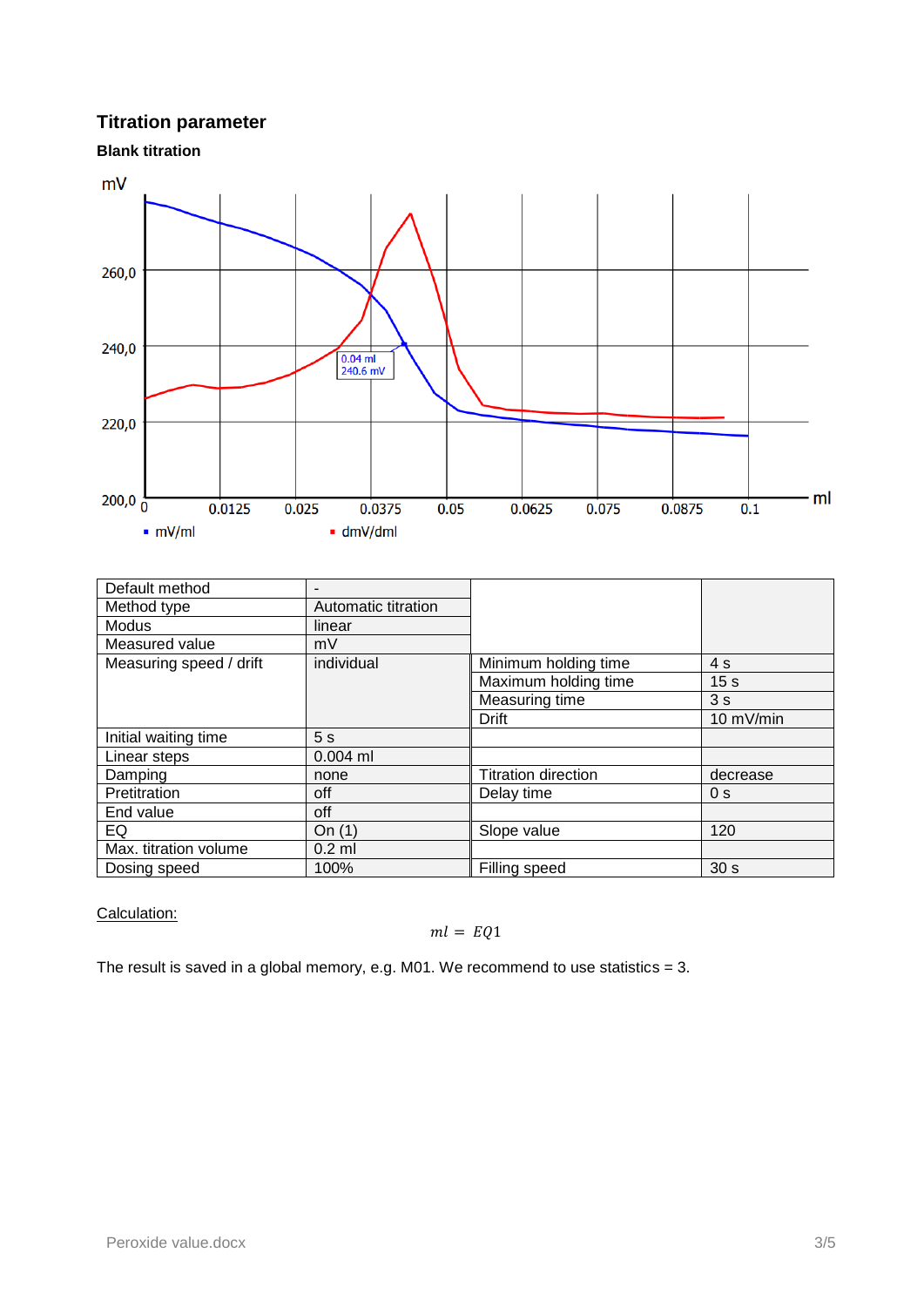#### **Sample titration**



| <b>NOQUS</b>            | Dynamic        |                            |                 |
|-------------------------|----------------|----------------------------|-----------------|
| Measured value          | mV             |                            |                 |
| Measuring speed / drift | Individual     | Minimum holding time       | 4 s             |
|                         |                | Maximum holding time       | 15 <sub>s</sub> |
|                         |                | Measuring time             | 3s              |
|                         |                | Drift                      | 10 mV/min       |
| Initial waiting time    | 5 <sub>s</sub> |                            |                 |
| Dynamic                 | average        | Max step size              | $1.0$ ml        |
|                         |                | Slope max ml               | 10              |
|                         |                | Min. step size             | $0.02$ ml       |
|                         |                | Slope min. ml              | 120             |
| Damping                 | none           | <b>Titration direction</b> | decrease        |
| Pretitration            | off            | Delay time                 | 0 <sub>s</sub>  |
| End value               | off            |                            |                 |
| EQ                      | On $(1)$       | Slope value                | 120             |
| Max. titration volume   | 5 <sub>m</sub> |                            |                 |
| Dosing speed            | 100%           | Filling speed              | 30 <sub>s</sub> |